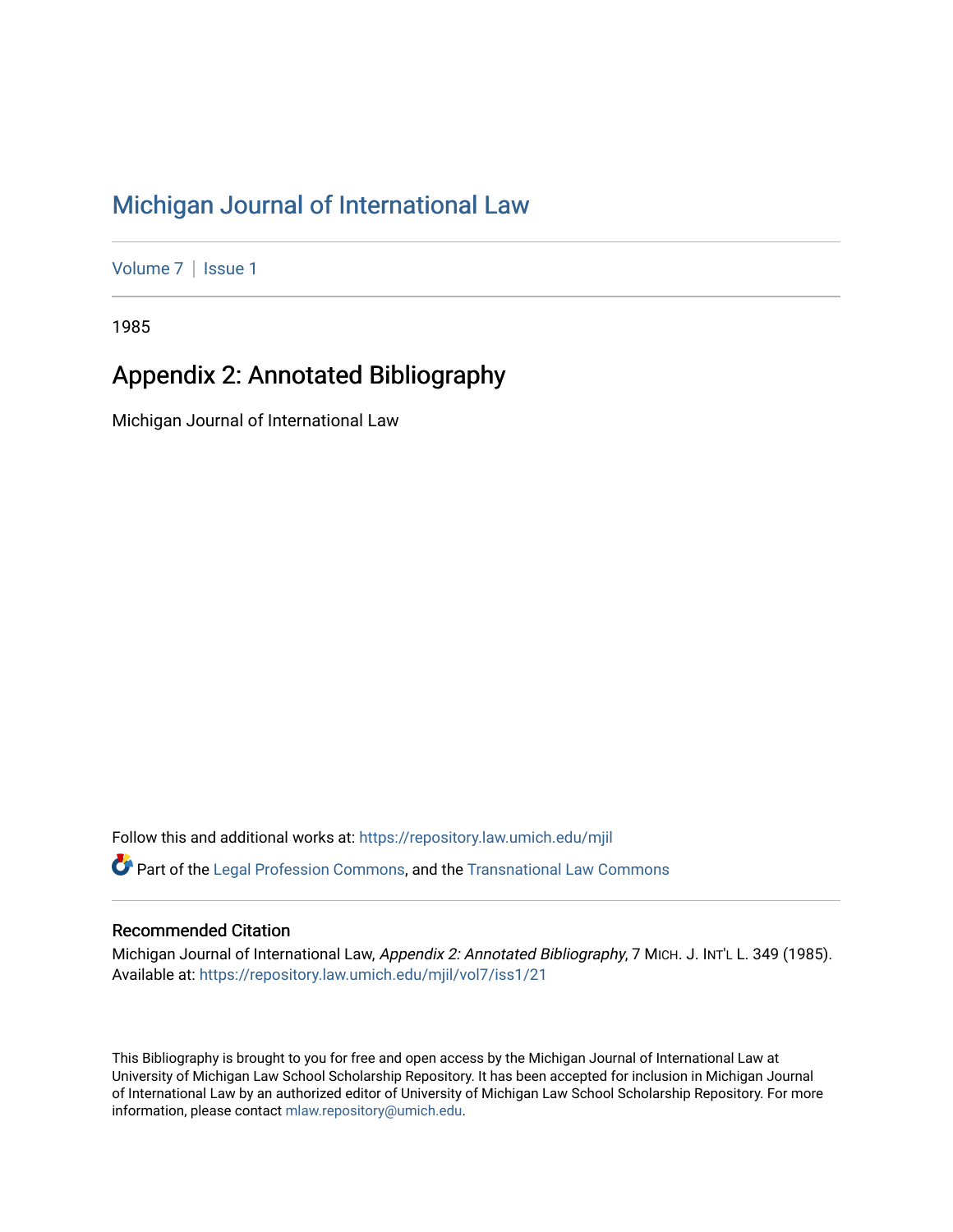# **Appendix 2: Annotated Bibliography"**

#### **GOVERNMENT REGULATION OF PRACTICE BY NON-NATIONALS**

Baade, Hans W. *Comparative Law and the Practitioner.* 31 Am. J. Comp. L. 499-510 (1983).

Baade describes the expansion of transnational legal practice in the United States during the past two decades. He briefly surveys the changes in federal law and federal government organization, the growth in judicial expertise in foreign legal systems, the heightened interest of law students and law schools in comparative law, and the increase in the number of publications devoted to foreign law.

Bassiouni, M. Cherif. *Licensing of Foreign Legal Consultants in Illinois.* 64 **I11.** B.J. 580-81 (1976).

Discussing the reasons supporting the license of foreign attorneys in Illinois, the author describes reciprocity considerations, the large volume of U.S. exports from the Chicago area, and the improved regulation of attorneys that a licensing procedure would provide. He includes the text of a proposed rule, submitted for approval to the Illinois Supreme Court, that would allow a foreign practitioner to offer advice in Illinois if, among other things, he or she were a resident of Illinois and a member of the bar association of his or her home country.

Bronkhorst, H. *Freedom of Establishment and Freedom to Provide Services Under the EEC-Treaty,* 12 Common Mkt. L. Rev. 245-53 (1975).

The author reviews three 1974 cases decided by the European Court of Justice that deal with the freedom of establishment and the freedom to provide services within the European Community. The judgments interpreted Treaty of Rome articles 52 and 55 concerning the right of establishment *(Reyners* v. *Belgian State* (1974) E.C.R. 631) and articles 59 and 60 concerning the freedom to provide services *(Van Binsbergen v. Bestuur van de Bedriffsvereniging voor de Metaalnijverheid* (1974) E.C.R. 1299 and *Koch and Walgrave v. Union Cycliste International and Others* (1974) E.C.R. 1405).

\*This collection of annotations is a survey of the books, articles, and U.S. Government reports concerning transnational legal practice and the liberalization of trade in services published over the past fifteen years.-eds.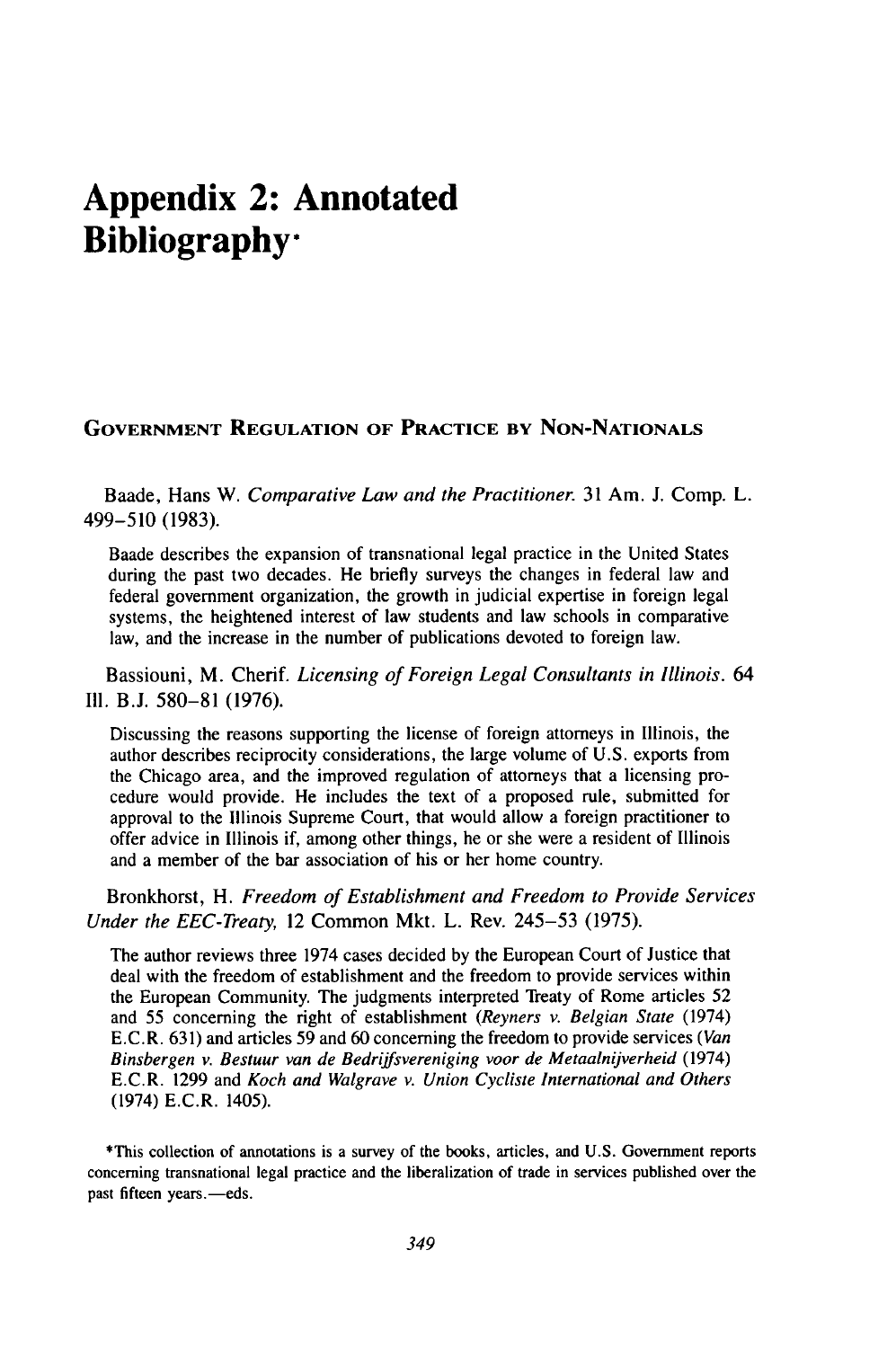Bronkhorst, H. Freedom to Provide Services. 2 Eur. L. Rev. 224-29 (1977).

The author, a member of the Legal Service Staff of the European Community Commission on Directive 77/249/EEC, examines the history and substance of the directive and the extent to which it facilitates the transnational practice of law among Member States. He concludes that the directive is of limited importance to lawyers currently involved in or interested in developing a transnational practice.

Brown, Walston S. The Foreign Lawyer in France. 59 A.B.A. J. 365-67 (1973).

The author, the resident partner of a New York law firm in Paris, describes the provisions of the 1972 French law reorganizing the French bar and setting forth regulations for conseils juridiques, individuals (often foreign lawyers) who give legal advice, draft legal documents, and perform other functions of the office lawyer. Brown suggests that while provisions of the law severely restrict the ability of foreign firms to open offices in France, it is better that foreign lawyers are part of a regulated professional community rather than merely a tolerated presence in France.

Busch, Bernard. The Rights of United States Lawyers to Practice Abroad. 3 Int'l Law. 297-311 (1969).

Busch provides historical insight into pre-1970 restrictions on U.S. lawyers wishing to practice in foreign jurisdictions. He examines restrictions in the Soviet Union, France, and Austria in light of the 1957 case barring foreign lawyers from giving advice on foreign law in New York. Much of this information is garnered from reports prepared by the European Law Committee Section of the International Bar Association. The article was written prior to enactment of the New York law establishing a limited practice for "foreign legal consultants" and the statute regulating national and foreign lawyers in France.

Campbell, Dennis & Coe, Jack **J.,** Jr. Introduction to **TRANSNATIONAL LEGAL** PRACTICE 1. (Dennis Campbell ed.) Deventer, The Netherlands: Kluwer Law and Taxation Publishers (1982). 1-28.

The authors state that the ability of lawyers to respond to client needs in an increasingly global environment depends, in part, on jurisdictional regulations. They examine cooperation and consensus building in the international legal community, judicial impediments to foreign legal practice, statutory recognition of foreign lawyers in different nations, and the trend in legal education toward acknowledging the special needs of transnational practitioners.

Comment. International Legal Practice Restrictions on the Migrant Attorney, 15 Harv. Int'l L.J. 298-332 (1974).

The authors describe the restrictions that U.S. attorneys face in Western Europe, Canada, and Japan, as well as those that foreign attorneys encounter in the United States. They argue that the rules and statutes governing migrant attorneys in the countries surveyed are outdated, and that the legitimate interest that national governments have in protecting their citizens from incompetent or unscrupulous attorneys should be balanced against a client's right, even when abroad, to free choice of counsel. The authors propose a system of licensing rules that would allow foreign attorneys limited practice in fields in which they prove their competence.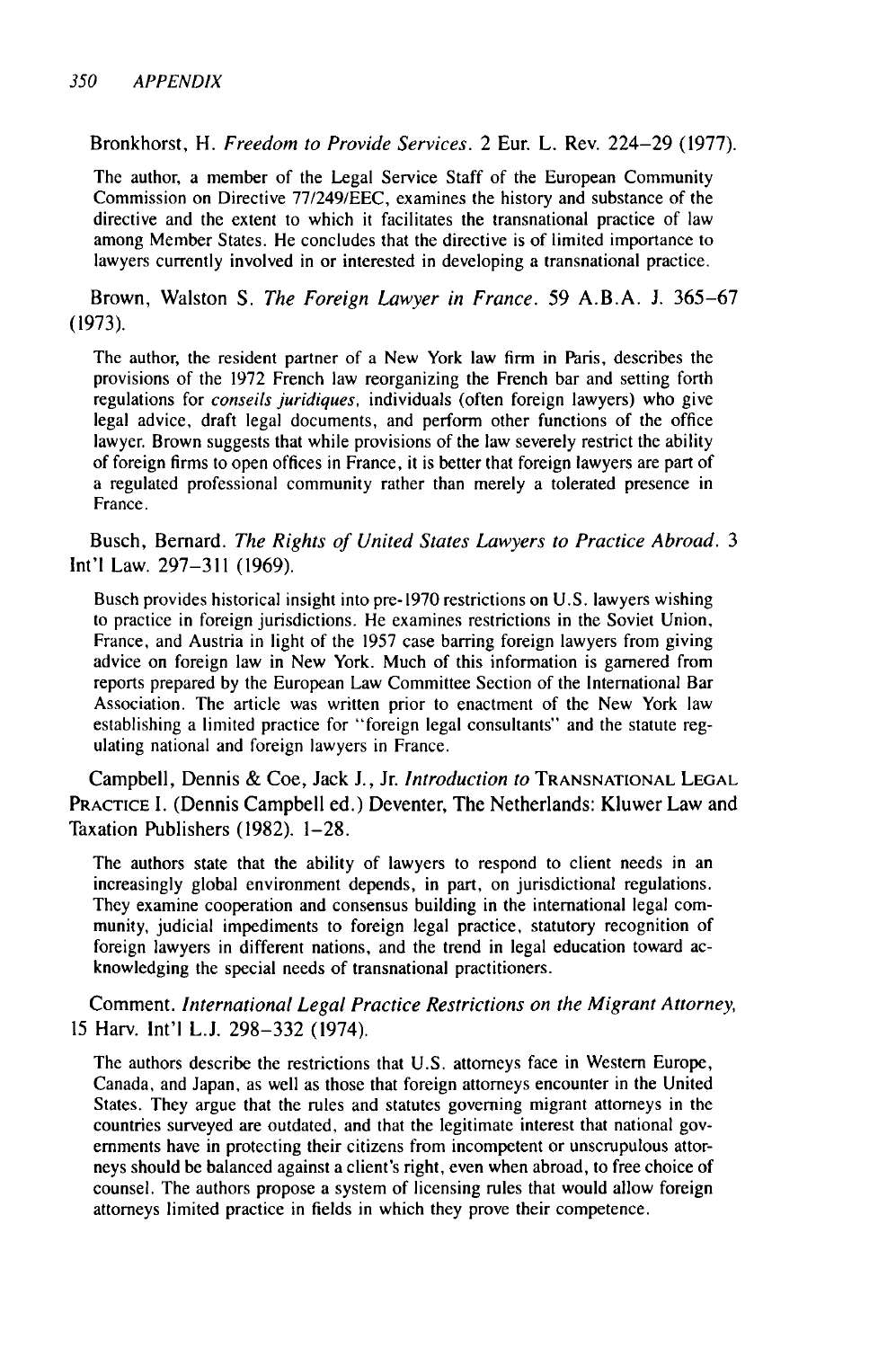Comment. *The Reform of the French Legal Profession: A Comment on the Changed Status of Foreign Lawyers.* 11 Colum. J. Transnat'l L. 435-48 (1972).

The author examines 1971 legislation regulating the French *conseil juridique* and discusses its application to foreigners, particularly Americans, practicing law in France. After describing the political and economic factors that led to the change, he traces the evolution of the legislation from its initial form, through Parliamentary debates, to its final enactment. He concludes that the 1971 regulations fail to resolve the crucial issues concerning the status of foreign lawyers in France.

Cone, Sydney M., III. *Foreign Lawyers in France and New York.* 9 Int'l Law. 465-74 (1975).

The author examines the rules regulating the practice of foreign lawyers in France and New York. He compares the licensing requirements in both jurisdictions and notes the greater restrictions on foreign lawyers practicing in France. Cone concludes that relaxation of restrictions on the activities of foreign lawyers is a necessary response to the needs of modem transnational practice and suggests reforms in the regulation of practice by foreign lawyers.

**DE** CRAYENCOUR, J.P. THE **PROFESSIONS IN** THE **EUROPEAN COMMUNITY:** TOWARDS FREEDOM OF **MOVEMENT AND MUTUAL RECOGNITION** OF **QUALIFICA-**TIONS. Brussels: Commission of the European Communities (1982). 137 pp.

The author discusses the transnational provision of professional services in the European Community. He argues that mutual recognition of diplomas, qualitative rather than educational verification of competence, and harmonization of national and transnational standards of ethical behavior will improve the ability of lawyers of the European community to practice in all Member Countries.

Edward, David A.O. *Europe and America: A European Lawyer's View.* 65 A.B.A. J. 913-15 (1979).

The author, a Scottish advocate and president of the Consultative Committee of the Bars and Law Societies of the European Community, comments on the parallels between economic integration in the European Community (EC) and the United States. Focusing on *Reyners v. Belgian State,* he outlines the basic principles of the 1977 European Community directive permitting nationals of EC countries to practice law in other Member States and points to contributions of the Consultative Committee of the Bars of the European Community to an integrated legal profession within the European Community. He voices concern about the growth of U.S. law firms abroad and the apparent unwillingness of the United States Justice Department to regulate this growth.

Freeman, Elizabeth. *A Common Market for Professionals?* 33 Current Legal Probs. 57-71 (1980).

The author analyzes the distinction between the right of establishment under article 52 of the Treaty of Rome and the freedom of movement under article 48; the principle of national treatment and its extension to the free movement of services; residence requirements and the enforcement of professional rules; and European Community directives standardizing qualifications and providing for the mutual recognition of those qualifications. The author concludes by asking "whether the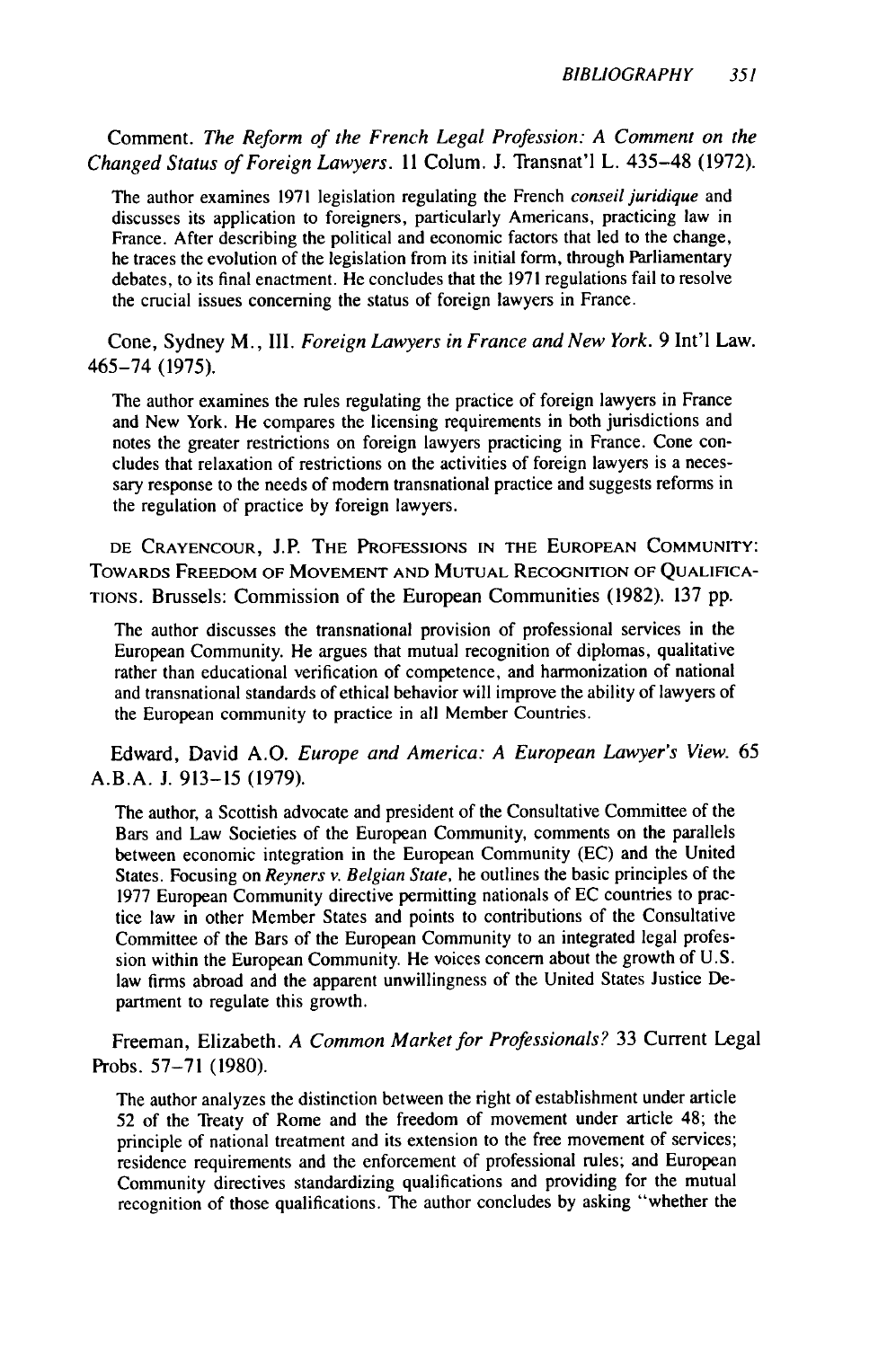right of establishment and the free provision of services should be dealt with by the relatively simple provisions laid down in the Treaty articles, or whether they should be achieved by implementing directives."

Fukuhara, Tadao. *The Status of Foreign Lawyers in Japan.* 17 Japanese Ann. Int'l L. 21-41 (1973).

Fukuhara reviews the history of foreign lawyers in Japan, the limited practice currently allowed foreign lawyers, and the need for and possible means of reforming Japanese statutes and informal requirements designed to impede the free and open practice of law by foreign lawyers. Fukuhara argues against Japanese isolation in the face of the rapidly expanding world market for Japanese goods and services.

Gordon, David S. *European Communities Legal-Profession Council Passes Directive Allowing Lawyers to Provide Services Across National Borders.* 7 Ga. J. Int'l & Comp. L. 723-33 (1977).

This student comment assesses the impact of the 1977 European Community (EC) directive pertaining to the freedom of lawyers to provide services. The comment briefly describes the British, Italian, French, and German requirements for legal practice, outlines the rights of citizens of EC countries to practice law in other Member Countries prior to the directive, and compares these rights to the right of U.S. lawyers to practice in states in which they are not licensed.

#### Herzog, Peter & Herzog, Brigitte. *The Reform of the Legal Professions and of Legal Aid in France.* 22 Int'l & Comp. L. Q. 462-91 (1973).

The authors discuss French Law No. 71-1130 and No. **72-11** which reformed the legal profession in France. The authors describe the structure of the legal profession before the enactment of the laws and the reasons for reform. They also outline the major provisions of the laws. The authors note that the laws apply special rules to foreign lawyers practicing in France, which allow them to provide legal services subject to certain restrictions but make it more difficult for foreign law firms as opposed to individual lawyers, to establish practices.

Karger, Arthur. *Eligibility of Graduates of Foreign Law Schools for Admission to Practice,* 52 B. Examiner, no.2 at 5-15 (1983).

The author, former chairman of the New York State Board of Law Examiners and the National Conference of Bar Examiners, reviews the current rules for admission of foreign law school graduates to state bar associations. Karger also discusses New York's experience with licensed "foreign legal consultants." He argues for a uniform admissions standard that balances the interests of foreign applicants and non-English speaking U.S. residents desiring their counsel against the interests of the general public, the bar, and the bench in maintaining a minimum level of competence among all practitioners.

Kosugi, Takeo. *Regulation of Practice by Foreign Lawyers.* 27 Am. J. Comp. L. 678-703 (1979).

Tokyo lawyer Takeo Kosugi examines how the growth of Japanese business over seas has increased the demand by Japanese companies for advice on foreign law. Kosugi compares the restrictions on foreigners practicing law in Hong Kong and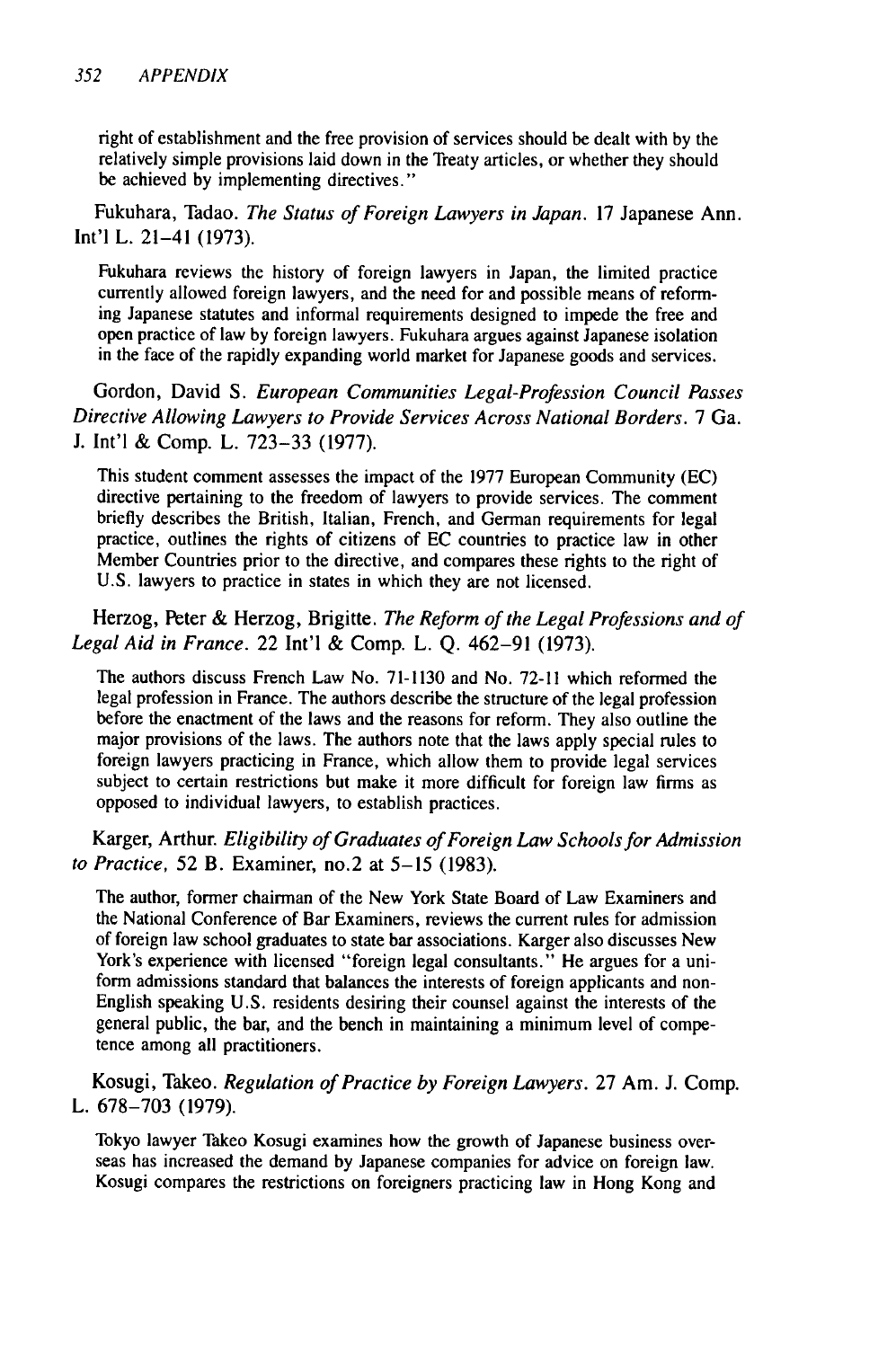the United States, and discusses the role foreign lawyer trainees and the occupation inspired *junkaiin* play in advising Japanese businesses on foreign law. The author believes that possibilities exist for Japanese lawyers to practice abroad, but notes that Japanese lawyers receive little training in international transactions. Kosugi concludes that laws barring foreigners from practicing in Japan are "imperfect and outmoded" given the "internationalization" of legal practice.

Knoppke-Wetzel, Volker. *Employment Restrictions and the Practice of Law by Aliens in the United States and Abroad.* 5 Duke L.J. 871-922 (1974).

Beginning with a general overview of employment restrictions on aliens in the United States from the turn of the century to the present, the author focuses on the exclusion of aliens from the practice of law. He reviews state bar admission policies, both historical and current, and analyzes recent United States Supreme Court and state supreme court rulings. The author suggests new directions which state bar associations may take with regard to foreign practitioners, and steps that foreign lawyers and law firms wishing to give legal advice or establish a practice in the United States may take.

Levy, Steven M. *The American Lawyer in Paris.* 52 N.Y. St. B.J. 647-49, 667-71 (1980).

The author summarizes the history of the activities of U.S. lawyers in Paris and discusses the relative benefits to U.S. law firms of establishing branch offices there. Levy notes that while the cost of maintaining Paris offices is high, they provide an opportunity to meet the growing demand by foreigners with investments in the United States and by Americans involved in commerce in Africa, the Middle and Far East, and Eastern Europe, for expertise in U.S. law.

#### Lund, Sir Thomas. *Problems and Developments in Foreign Practice.* 59 A.B.A. **J.** 1154-57 (1973).

The author, the 1973 Director-General of the International Bar Association (IBA), comments on the recommendations of the IBA's Esotril Conference on Foreign Practice. The conference called for the liberalization of trade in legal services and set out a nine point program designed to reach that goal. Although he endorses the program, Sir Lund warns of the danger of allowing foreign lawyers to practice purely local law.

#### Note. *Providing Legal Services in Foreign Countries: Making Room for the American Attorney.* 83 Colum. L. Rev. 1767-1823 (1983).

This note examines restrictions on the entry of U.S. lawyers into foreign domestic markets. According to the author, foreign governments often erect barriers to combat the allegiance by U.S. attorneys to the American political system, the lack of appreciation on the part of Americans for foreign culture and law, the possibility of foreign economic encroachment, and the failure of the U.S. to offer reciprocal privileges. The author proposes a sample regulatory guideline that attempts to balance the fears of foreign nations with the interests of American lawyers in providing legal services abroad. The author also suggests a vehicle by which the United States could implement future bilateral or multilateral agreements respecting the regulation of foreign lawyers.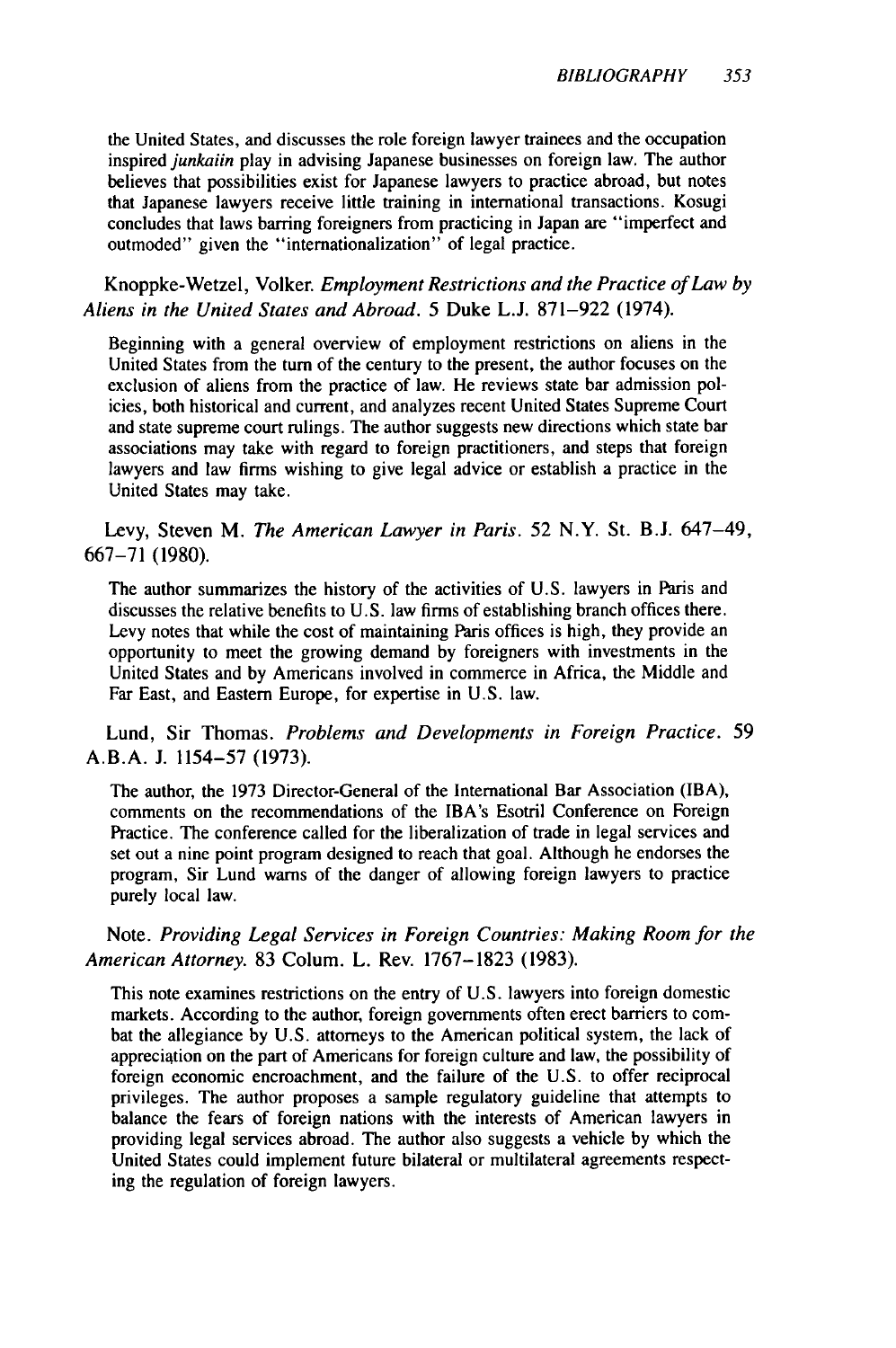Ohira, Kaname & Stevens, George Neff. *Alien Lawyers in the United States and Japan-A Comparative Study.* 39 Wash. L. Rev. 412-36 (1964).

Ohira and Stevens survey the statutes of Japan and the fifty states of the United States to determine how alien lawyers may gain admission to local bars. The authors examine the extent to which local statutes permit corporations doing busi- ness abroad to use the services of house counsel and lawyers who are not licensed to practice in the host country.

PHILLIPS, SIR FRED. THE EVOLVING LEGAL PROFESSION IN THE COMMON-WEALTH. Dobbs Ferry, New York: Oceana Publications (1978). 318 pp.

Sir Phillips, an English barrister, details the historical function of the English lawyer, the organization and control of the English bar, and the professional, economic and political challenges faced by lawyers in Commonwealth countries. He concludes that, in the future, client pressure, public disdain for lawyers, and the increasingly transnational nature of legal practice will mold a new breed of lawyer.

Recent Developments. *E.E.C.: Freedom to Provide Services for E.E.C. Lawyers.* 19 Harvard Int'l L. J. 379-84 (1978).

The article briefly describes the background and major provisions of European Community Directive 77/249/EEC allowing lawyers from the EC to practice in Member States other than their own.

Roth, Larry M. *Requirements for the American Lawyer to Practice Law in Israel.* 15 Int'l Law. 433-44 (1981).

Roth, a Florida lawyer, concludes from discussions with a number of American lawyers practicing in Israel that U.S. lawyers can easily make the adjustment to practicing in Israel, provided they can master Hebrew. Among the requirements for admission to the Israeli bar are a written exam, an oral exam, and a one year clerkship with an Israeli judge or bar member qualified as an instructor.

Schultz, Ulrike & Koessler, Paul. *The Practicing Lawyer in the Federal Republic of Germany.* 14 Int'l Law. 531-43 (1980).

The authors survey the legal profession in the Federal Republic of Germany, describe its structural complexities, and summarize the major statutes and professional organization rules governing the practice of law by nationals and foreigners. They conclude that the highly regulated nature of the legal profession makes it difficult for foreign lawyers to practice in the Federal Republic or even to work as official "legal advisors" in association with German lawyers.

**SELECT** COMMITTEE OF **THE** HOUSE OF LORDS **ON** THE **EUROPEAN ECONOMIC COMMUNITY SESSION 1975-76,R/2133/75-FREEDOM** OF LAWYERS TO PROVIDE **SERVICES,** Eleventh Report (1976).

This report includes a transcript of testimony on a draft of European Community Directive R/2133/75 clarifying the rights of European lawyers who wish to provide professional services, on an occasional basis, in Member States other than their own. While supporting the objective of the directive, the s out the difficulty of applying certain provisions as written due to the differences between the legal systems and the legal professions in the United Kingdom and Continental countries.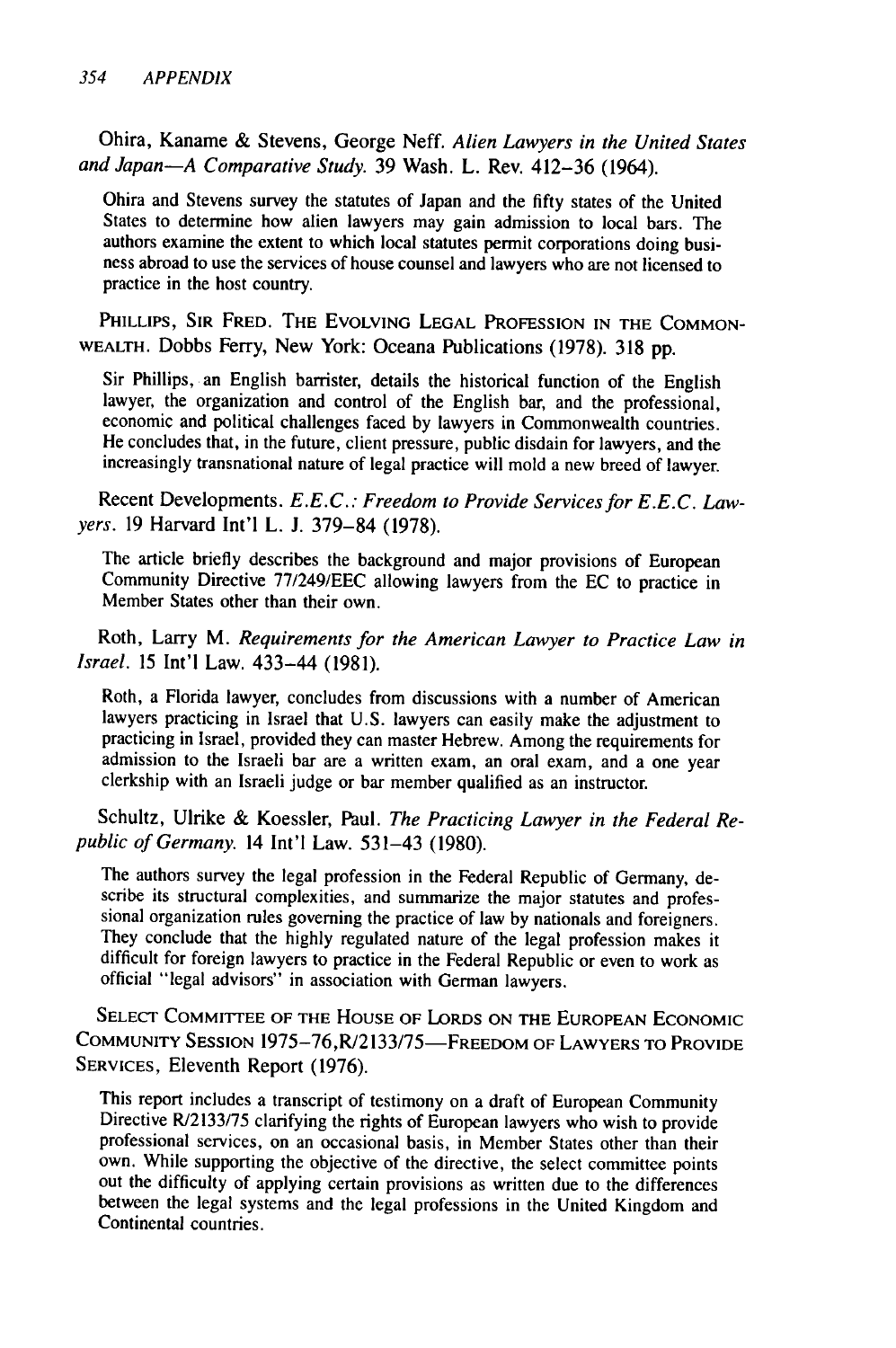Slomanson, William R. *Foreign Legal Consultant: Multistate Model for Business and the Bar.* 39 Alb. L. Rev. 199-219 (1974).

Slomanson examines the New York statute allowing qualified foreign lawyers to act as legal consultants on questions of foreign law. He examines potential problems of reciprocity and the possibility of constitutional challenges under the equal protection clause.

Walters, D.B. *Uncertain Steps Towards a European Legal Profession.* 3 Eur. L. Rev. 265-77 (1978).

The author, a lecturer in the Department of Civil and Comparative Law at Edinburgh University, discusses the agreement signed in 1975 between the Senate of the Inns of Court and the Bar of England and Wales and the *Ordre des Avocats d la Cour de Paris* regulating the appearance of barristers and *avocats* before the courts of the other country. Walters also discusses European Community Directive 77/249 on the provision of transnational legal services. He argues that a close reading of the directive reveals inadequacies and potential inequalities. Among the matters the author considers inadequately treated in the directive are the distinction between legal assistance and legal representation, the existence of three mutually exclusive jurisdictions within the United Kingdom, and the variations in the rights of audience granted to non-national lawyers by different European Community Member States.

#### **CONDUCT AND STRUCTURE OF TRANSNATIONAL PRACTICE**

Brothwood, Michael. *International Law Offices.* **1979 J.** Bus. L. **8-13.**

Brothwood, an English solicitor, reviews the development, composition, and potential function of international law offices. He traces the origin of such offices to the post-World War **II** expansion in international trade and banking. Although com menting on the difficulties faced **by** lawyers wishing to practice law in countries other than their own, Brothwood suggests that recent European Court of Justice decisions, Council directives, bilateral conventions between national professional bodies, and the emergence of transnational law degree programs are encouraging developments for the liberalization of transnational practice.

Cann, J.W. Anthony. *Legal Opinions of Foreign Lawyers,* **FINANCING** IN THE **INTERNATIONAL** CAPITAL MARKETS 237-59. (H.T. Sprow ed.). New York: Law & Business, Inc. (1980).

Cann, a solicitor working in the U.S. office of a London based firm, describes barriers to the completion of successful international transactions in which a U.S. lawyer, acting as principle attorney, seeks a formal closing opinion from a foreign lawyer. Cann contends that the principal in such cases undertakes a greater responsibility than he or she would in a domestic transaction and must often work harder to assure a satisfactory outcome because many foreign lawyers are inexperienced in drafting formal closing opinions. He argues that the principal must understand both the breadth of the foreign lawyer's experience and the foreign legal problems likely to arise in representing the client. Cann discusses different means of selecting and retaining a foreign lawyer, the content of a model closing legal opinion, and the authority that a principal lawyer should exercise throughout a transaction.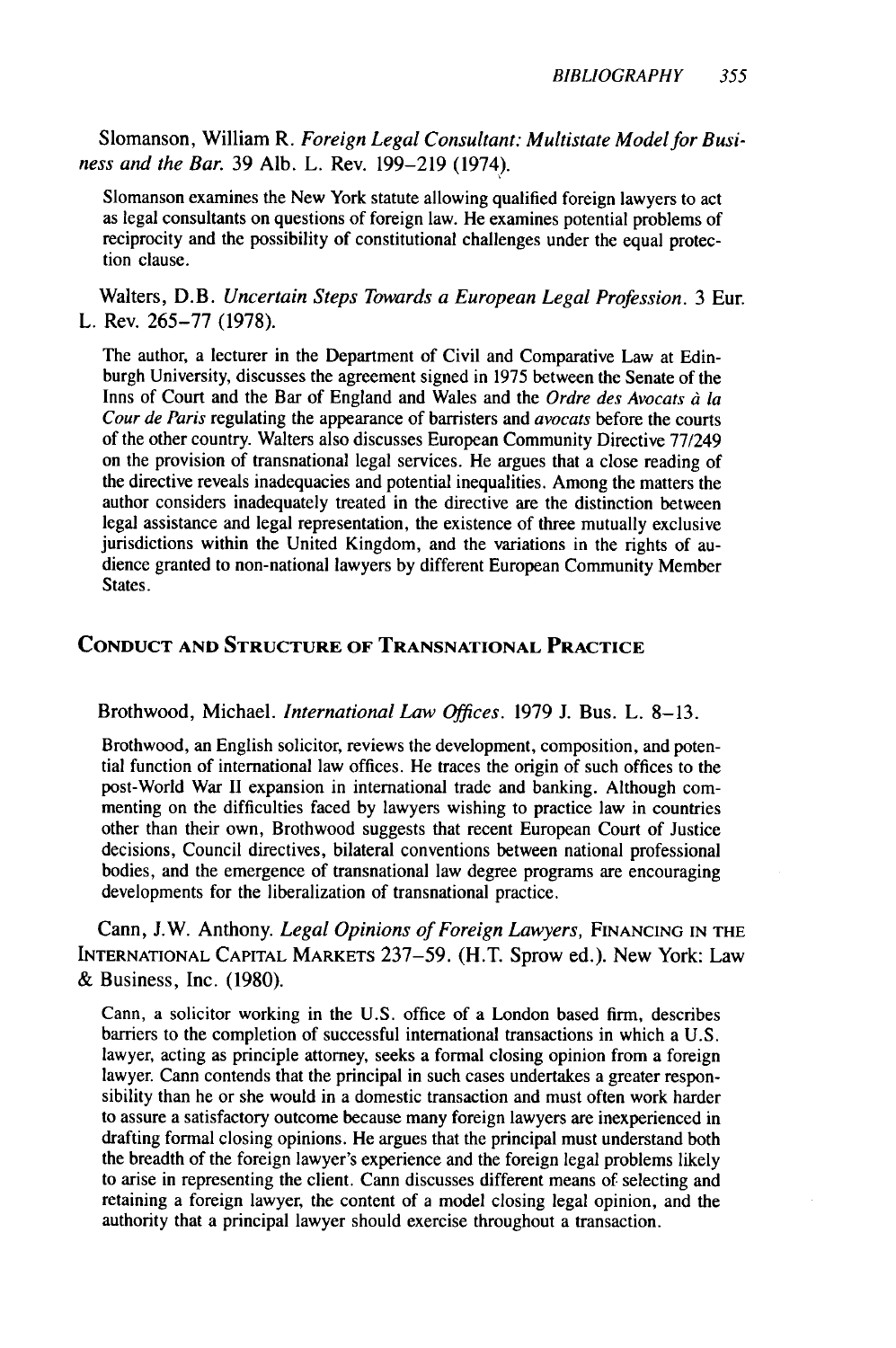Chew-LaFitte, Pat. *The Resolution of Transnational Commercial Disputes in the People's Republic of China: A Guide for U.S. Practitioners.* 8 Yale J. of World Public Order 236-83 (1982).

Chew-LaFitte provides advice for Americans negotiating dispute resolution provisions with the Chinese. He describes Chinese values, modes of analysis, legal structures and government institutions, and dispute resolution processes, focusing throughout upon the social, cultural, and economic differences between the People's Republic of China and the United States. The author concludes that although Chinese dispute resolution mechanisms are similar to those used in the United States, the differences warrant the attention of U.S. negotiators.

Comment. *Are There No International Lawyers Anymore?* 75 Am. **J.** Int'l L. 134-37 (1981).

Examining the implications of increased specialization in the practice of international law, the author suggests that it has "divided up the realm of transnational transactions and . . . blurred the international law side of them so that it is no longer a dominant intellectual denominator." The author argues that a more com- prehensive approach toward international law should be taken when it is taught in law schools, written about in legal periodicals, and applied in practice.

Goebel, Roger J. *Professional Responsibility Issues in International Law Practice.* 29 Am. **J.** Comp. L. 1-58 (1981).

Goebel assesses the helpfulness of the draft Model Rules of Professional Conduct and the Foreign Corrupt Practices Act of 1977 to the American lawyer practicing international and transnational law. He analyzes some ethical problems, such as how to determine who one's client is and how the client is to be served with reference to a lawyer's duty as an employee. The article also examines the role of the international lawyer in counseling and assisting clients in cases where a client's employees or executives have violated, or may be violating, the law.

*The International Practice of Law: A Symposium.* 7 **J.** Int'l L. & Econ. 167-236 (1972).

The papers presented provide an introduction to the problems of U.S. attorneys working in international law. Of the sixteen papers, eight concern private practice in law firms and multinational corporations, six deal with work in the U.S. Government, and two describe the role of the lawyer in international agencies.

Janis, M.W., *The Lawyer's Responsibility for Foreign Law and Foreign Lawyers.* 16 Int'l Law. 693-704 (1982).

The author notes that although lawyers typically are skilled in only one system of law, they increasingly face client transactions involving the laws of more than one legal system. In analyzing the responsibility of U.S. lawyers to their clients when foreign law matters are involved, Janis asserts that lawyers should be responsible for their actions even when foreign law is involved and that at the point where a lawyer does or should recognize that a transaction involves foreign law, the lawyer is obligated to handle the matter directly if he or she can do so competently or to advise the client to seek foreign counsel. The author concludes by suggesting that given the changing times, U.S. lawyers should become better prepared to recognize and competently handle foreign law matters.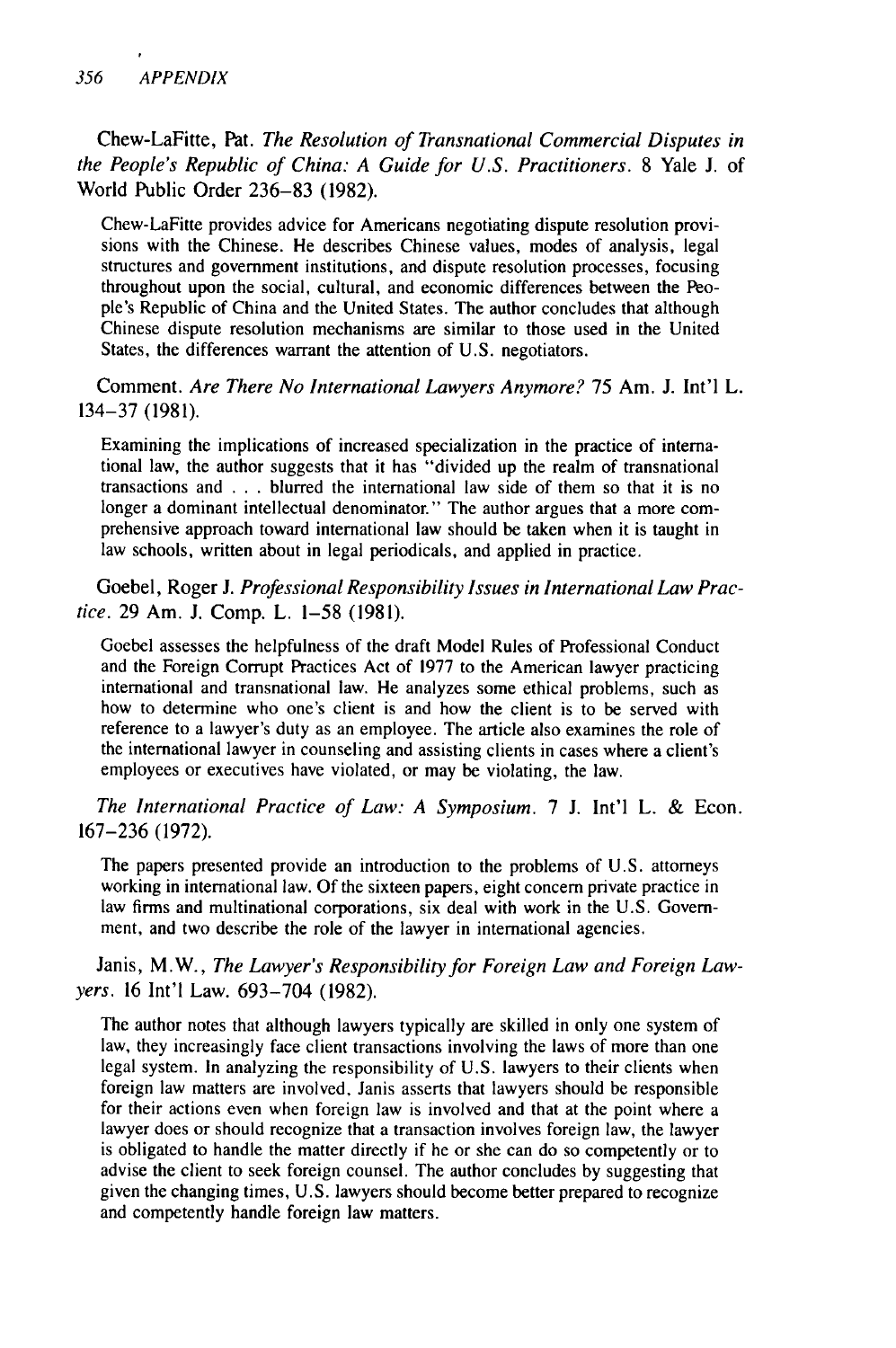Lalive, Jean-Flavien. *International Commercial Contracts: Negotiations with American Lawyers-A Foreign Lawyer's View.* 11 Prac. Law., November 1966, at 71-89.

Lalive, a Swiss attorney, compares the negotiating and drafting styles of European lawyers with their U.S. counterparts. He emphasizes the differences between U.S. negotiating tactics, including delay and obfuscation, and European tactics, which depend largely on "good faith" concepts. The article asserts that the absence of a jury system in civil disputes, the civil law principle of *a contrario,* and the greater willingness in civil law countries to leave decisions to the wisdom of the judge encourages vagueness in European contracts.

Lando, Ole. *Contracts with Members of the Profession.* <sup>3</sup>**INTERNATIONAL ENCYCLOPEDIA** OF COMPARATIVE LAW, ch. 24, 152-53. (K. Lipstein ed. 1971).

The author discusses the criteria used by U.S. and European courts when deciding which law to apply in the calculation of legal fees due foreign lawyers. Lando concludes that the courts increasingly tend to apply the law of the place where the services were rendered. He finds that this is a good solution provided that the foreigners were legally entitled to render services in that jurisdiction.

#### Lillich, Richard B. *The Role of Domestic Courts in Promoting International Human Rights Norms.* 24 N.Y.L. Sch. L. R. 153-77 (1978).

Professor Lillich discusses two New York and two federal cases involving attempts to enjoin U.S. companies and governmental agencies assisting countries or nationally-owned companies with racially discriminatory policies. In analyzing the four decisions, all denying relief, Lillich criticizes the New York decisions for misconstruing the Act of State doctrine and for excessive hesitancy in acting on matters affecting U.S. foreign policy. The author also criticizes the federal decisions for placing too much emphasis on separation of powers and for failing to give substantial weight to international human rights.

Lubman, Stanley B. *Trade Between the United States and the People's Republic of China: Practice, Policy and Law.* 8 L. Pol'y Int'l Bus. 1-76 (1976).

Lubman examines commercial practices involved in trade between the People's Republic of China and the United States. He analyzes negotiating and disputesettlement procedures that may be important to potential U.S. purchasers and sellers. The article concludes with a survey of legal and policy problems in Sino-U.S. trade.

Macdonald, Ronald, Morris, Gerald L. & Johnston, Douglas. *The New Lawyer in a Transnational World.* 25 U. Toronto L.J. 343-57 (1975).

Three Canadian professors of law discuss the interrelationship of national and international legal systems and the lawyer's expanding role in many non-traditional areas. They suggest that changes in legal working environments will be brought about by the transnationalization of law and the legal profession, and improvements in international law curricula.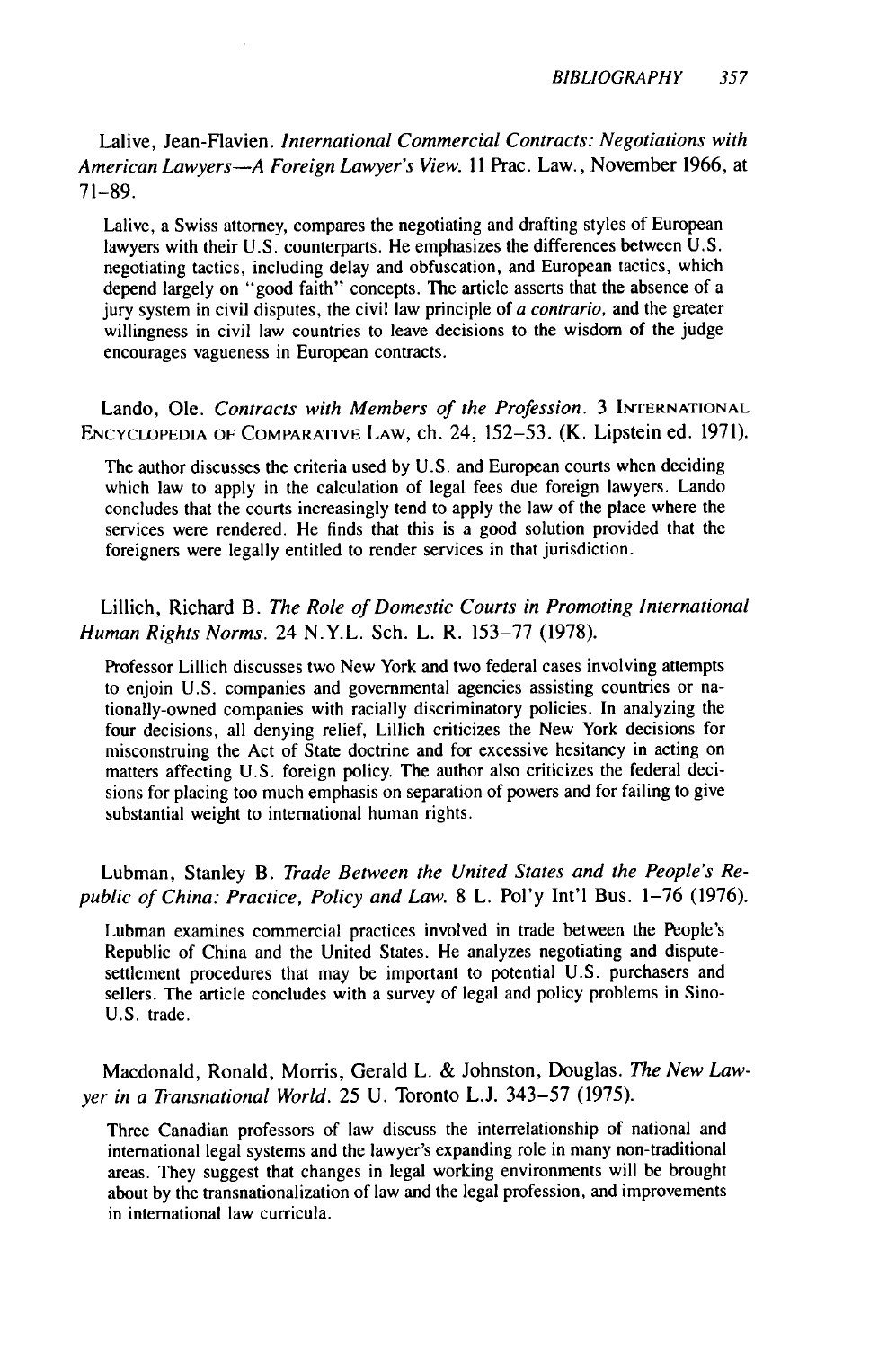Note. *Foreign Branches of Law Firms: The Development of Lawyers Equipped to Handle International Practice.* 80 Harv. L. Rev. 1284-1302 (1967).

The author argues that the demand for lawyers competent to advise on foreign law and the relationship between foreign and domestic law has increased because of the rapid growth of international trade and investment. He notes the formal and informal barriers to legal practice by foreigners in the United States, Canada, the Federal Republic of Germany, Japan, the United Kingdom, and Belgium. The author argues that the practice of international law can be further expanded through establishment of educational programs, adoption of an international code of ethics, liberalization of licensing laws, observance of the principle of comity, and continued lobbying by private legal organizations.

PISAR, **SAMUEL. COEXISTENCE AND** COMMERCE: **GUIDELINES** FOR **TRANSAC-**TIONS **BETWEEN EAST AND** WEST. New York: McGraw-Hill Book Co. (1970). 558 pp.

Pisar discusses the framework needed to incorporate communist state monopolies into international commercial activity. The author identifies political, economic, and commercial influences on East-West trade and examines legal obstacles to such business activity. Evaluating and rejecting several contemporary proposals for improvement of East-West commerce, Pisar advocates an internationally sponsored but independent system of regulation that could be embodied in a code of fair practice.

Salter, Leonard. *American Lawyers and Russian Dissidents: The Lawyer as Social Engineer.* 12 Int'l Law. 869-75 (1978).

In examining the legal system of the Soviet Union, Salter attempts to legitimize the protests of U.S. lawyers against human rights violations by foreign governments. Salter argues that there is a discrepancy between the theory behind the Soviet criminal codes and their application. He believes that by engaging in legal argument with Soviet authorities U.S. lawyers can expose the logical inconsistencies in the Soviet posture of legality. The author also advocates the formation of groups of lawyers to monitor the Soviet Government's treatment of dissidents.

Schachter, Oscar. The *Invisible College of International Lawyers.* 72 Nw. U.L. Rev. 217-26 (1977).

Professor Schachter argues that the preservation of objectivity in international law depends on heterogeneous representation of international bodies to counteract nationalistic influences. He maintains that lawyers are the "appropriate geoeralists" needed to investigate and implement solutions to "specific legislative problems created by changing international needs." Professor Schachter argues that international lawyers can promote the acceptance of multinational agreements by national governments.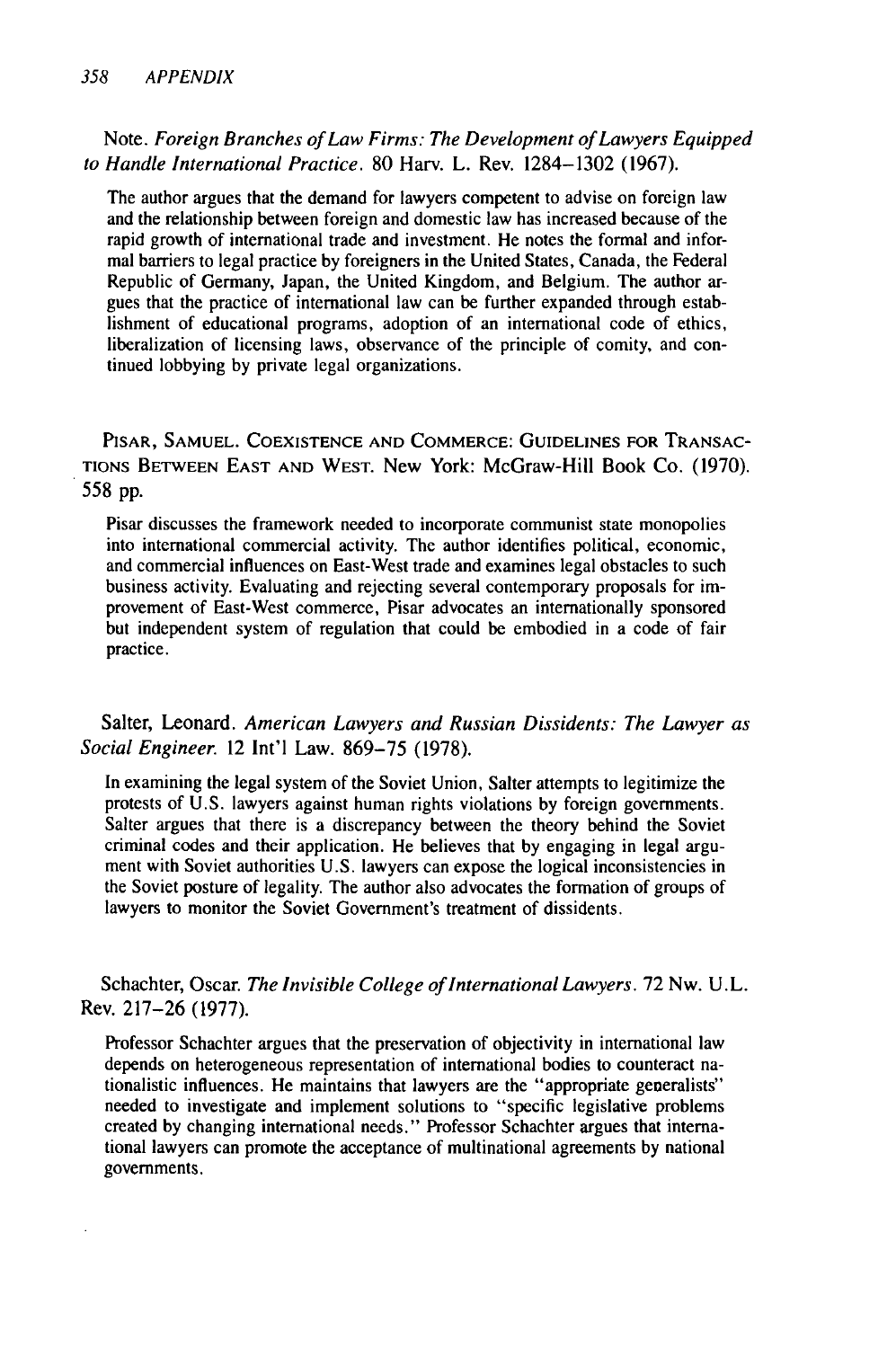USHER, JOHN A. EUROPEAN COURT PRACTICE. New York: Oceana Publications (1983). 357 pp.

Usher, a former Secretary to the European Court of Justice, provides a practical guide to the procedure of the Court. After a brief introduction outlining the Court's history and the basic remedies available from it, Usher lists and discusses the legislative and administrative provisions upon which proceedings before the Court are based. The book also includes an extensive index to cases, treaties, and statutory provisions that define the procedure of the Court.

Warren, Louis B., Monahan, Francois, & Duhot, Francois. *Role of the Lawyer in International Business Transactions.* 58 A.B.A. J. 181-84 (1972).

Three practitioners of international business law describe the attitudes that effective international lawyers bring to their work. The authors stress that an appreciation of the cultural differences between the United States and foreign countries, as well as between U.S. clients and lawyers and foreign clients and lawyers will facilitate transactions. They caution that transactions involving developing countries require greater diplomatic skills than transactions involving industrialized countries.

Wetter, J. Gillis. *The Case for International Law Schools and an International Legal Profession.* 29 Int'l & Comp. L.Q. 206-18 (1980).

Although the author believes that international lawyers are currently able to respond to the needs of their clients, he argues for more academic training to improve the international legal profession. He believes that current deficiencies in professional skills can be eliminated through the establishment of an international law school offering a one year, post-graduate program using the case method practiced in U.S. law schools.

Wilkey, The Hon. Malcolm R. *Transnational Adjudication: A View from the Bench.* 18 Int'l Law. 541-53 (1984).

Judge Wilkey of the United States Court of Appeals for the District of Columbia, describes how each stage in a transnational case might ideally be conducted by transnational litigators. He believes that counsel must educate judges by researching exhaustively and presenting fairly all relevant domestic, international, and foreign law issues, and by making certain that "advocacy [does] not obscure accuracy." He also advises counsel to pursue remedies available in other branches of government and to keep their clients out of court if at all possible.

Wilson, Donald T. *International Business Transactions: A Primer for the Selection of Assisting Foreign Counsel. 10* Int'l Law. 325-33 (1976).

Wilson describes a two-step process for the selection of assistant counsel for the purpose of carrying out international transactions. The first step consists of ascertaining a small number of possible choices, the second, a meeting with the probable choices. The author emphasizes the importance of inquiring into fee arrangements, possible conflicts of interest, and general interest in assuming responsibility for the client.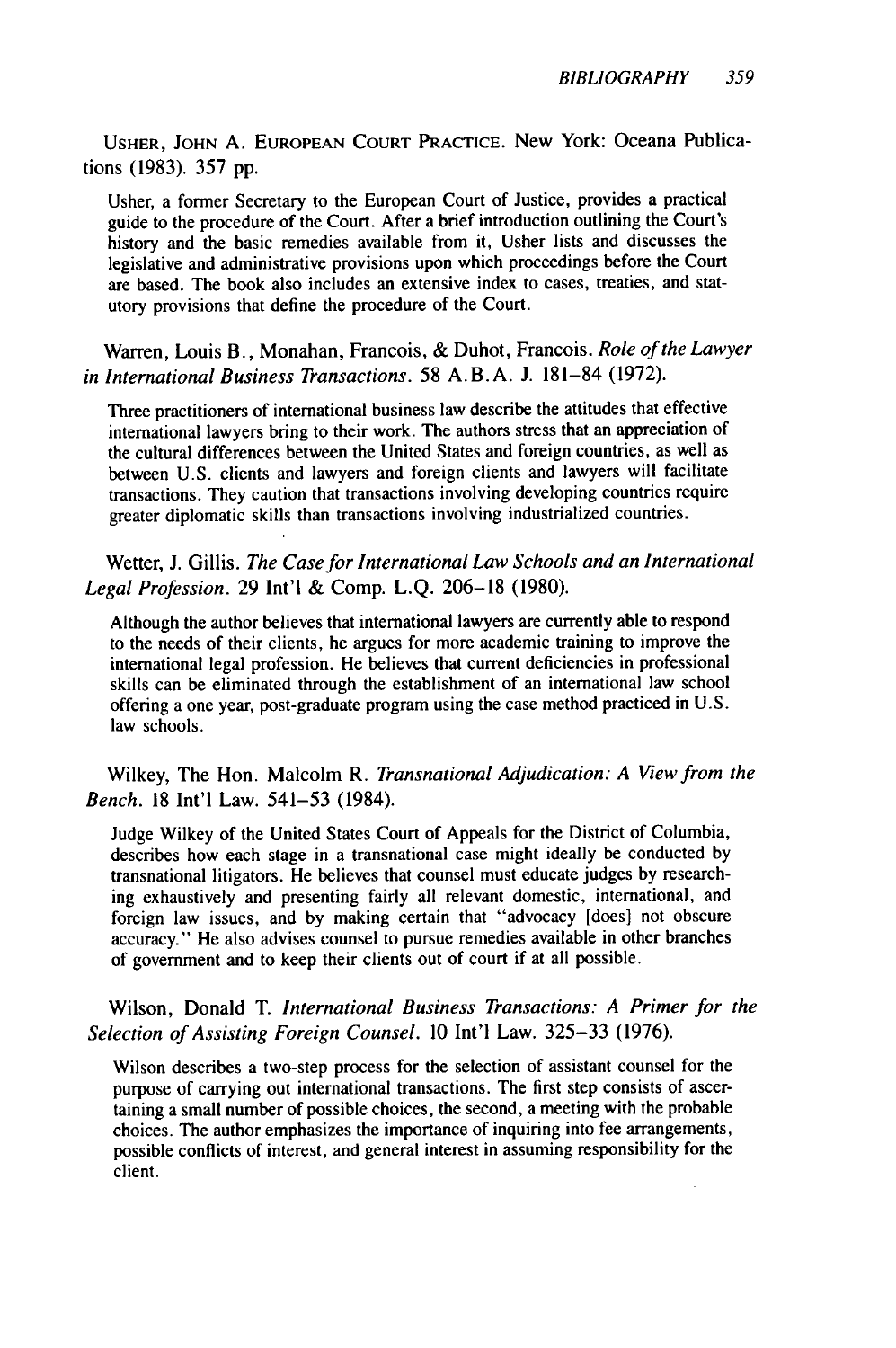#### **LIBERALIZATION OF TRADE IN SERVICES**

Brock, William E. *A Simple Plan for Negotiating on Trade in Services. 5* World Econ. 229-40 (1982).

William Brock, then United States Trade Representative, discusses the consequences of foreign restrictions on international trade in services. He proposes a framework for multilateral negotiations on international trade in services that incorporates the fundamental principles, rules, and negotiating procedures of the General Agreement on Tariffs and Trade.

Diebold, William and Stalson, Helena, *Negotiating Issues in International Services Transactions,* TRADE POLICY **IN** THE 1980s. (William R. Cline ed.) Institute for International Economics. (1983).

Economists Diebold and Stalson outline methods and techniques for negotiating an international agreement to reduce restrictions on transnational trade in services. The authors examine the difficulties inherent in concluding such an agreement, and suggest that while negotiating attempts by the United States have been sound they are unlikely to produce an agreement in the near future.

Comment. *Legal Problems in Expanding the Scope of the GAIT to Include Trade in Services.* 7 Int'l L.J. 281-305 (1982-1983).

The comment identifies legal issues that must be resolved before multilateral negotiations for a services code can succeed. It describes the applicability of the General Agreeement on Tariffs and Trade (GATT) to a trade in services code; the probable legal effect of such a code under the GATT; methods of identifying and classifying nontariff barriers to trade in services; and the commercial activities, including establishment of trade, that may be encompassed by a services code.

Cohen, Michael & Morante, Thomas. *Elimination of Nontariff Barriers to Trade in Services: Recommendations for Future Negotiations,* 13 L. & Pol'y Int'l Bus. 495-519 (1981).

The authors contend that the elimination of nontariff barriers to international trade in services, particularly barriers erected by developing nations, requires a common nomenclature for services; a classification of the various nontariff barriers now applied; an understanding of the types of data needed to gauge the barriers' effect on trade in services; and a willingness among developed nations to make concessions to those countries whose protectionist policies now distort the international market for services. The authors call for legislation that would increase the influence of the United States in bargaining aimed at the removal of nontariff trade barriers. They also recommend that existing international agreements on trade in goods be used as models for negotiating procedure and for a code on trade in services.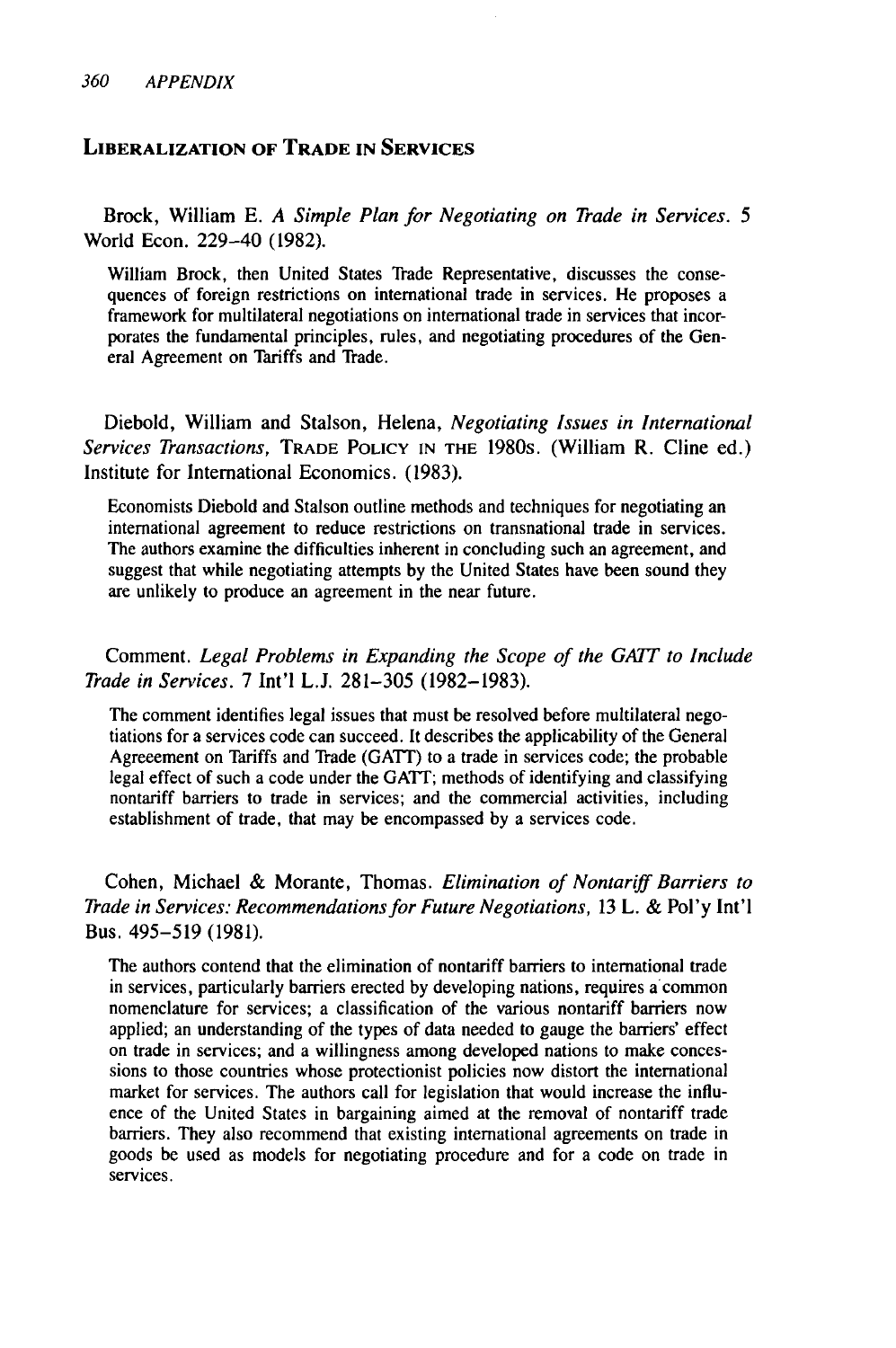Fisher, Bart S. & Steinhardt, Ralph **G.,** III. *Section 301 of the Trade Act of 1974: Protection for U.S. Exporters of Goods, Services, and Capital.* 14 L. & Pol'y Int'l Bus. 569-690 (1982).

The authors, practicing attorneys in the District of Columbia, examine how U.S. businesses could use section 301 of the Trade Act of 1974 to enlist the aid of the government when the policies of foreign governments adversely affect U.S. commerce. The authors conclude that section 301 can be used to enforce provisions of the General Agreement on Tariffs and Trade and other international agreements affecting trade in goods. They also suggest that it can temporarily substitute for formal international regulatory mechanisms in the area of trade in services.

Gray, H. Peter. *A Negotiating Strategy for Trade in Services.* 17 J. World Trade L. 377-87 (1983).

Gray, an economics professor at Rutgers University, suggests answers to problems that confront negotiators attempting to liberalize international transactions in services. He explores foreign investment as an alternative to trade in services, examines the applicability of existing methods for negotiating international trade agreements for goods to trade in services, and discusses the practicality of North-North versus North-South negotiations. Gray concludes that the greatest gains in international trade in services will be achieved if direct foreign investment is substituted selectively for traditional negotiations to eliminate trade barriers.

INT'L TRADE AD., U.S. DEP'T OF COMMERCE, CURRENT **DEVELOPMENTS** IN U.S. INTERNATIONAL SERVICE INDUSTRIES. Washington, D.C.: U.S. Government Printing Office (1980). 131 pp.

This study of the international operations, problems, and prospects of ten U.S. service industries was commissioned by the then newly formed International Trade Administration of the Department of Commerce. The ten industries covered by the report-accounting, advertising, banking, construction and engineering, franchising, health services, insurance, motion pictures, shipping, and tourism and air transport-were selected because of their commercial importance and recent growth. Using data from the middle to late 1970s, the study outlines important developments and identifies significant issues affecting the international position of each industry.

OFFICE OF THE UNITED STATES TRADE REPRESENTATIVE. U.S. NATIONAL STUDY ON TRADE IN SERVICES. Washington, D.C.: U.S. Government Printing Office (1983). 185 pp.

The Office of the United States Trade Representative reviews U.S. regulation of trade in services and explores various liberalizing bilateral and multilateral mechanisms. The study advocates the drafting of a multilateral set of liberalizing principles under which sector-specific rules could be developed. Appendices describe efforts to improve the collection of data on trade in services, list specific trade issues for twelve service sectors, and analyze International Monetary Fund statistics on world trade in services.